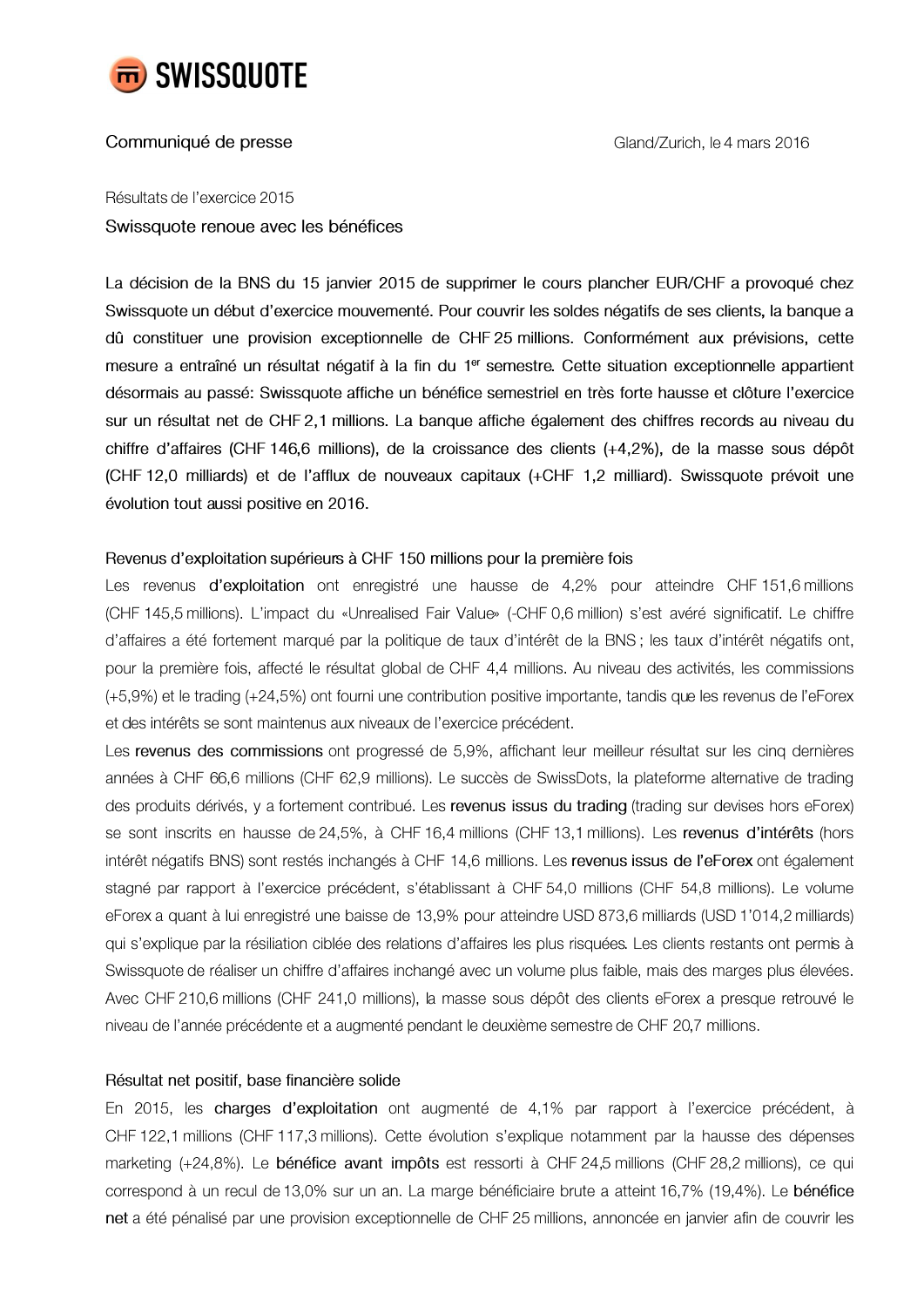

soldes négatifs des clients touchés par la décision de la BNS. Cette provision a eu un impact négatif de CHF 20,5 millions (net d'impôts) sur le résultat du premier semestre qui s'est traduit par une perte nette de CHF 10,6 millions. Au deuxième semestre, la poursuite des clôtures de différents dossiers a permis de faire baisser la provision à un total de CHF 18,4 millions. Le bénéfice net s'est établi à CHF 2,1 millions (CHF 23,5 millions). L'impact de cette provision sur la solidité de Swissquote est minime, comme en témoigne la très faible baisse des fonds propres (CHF 267,7 millions contre CHF 274,4 millions en 2014) et du ratio Bâle III (CET1) (22,0% contre 23,3%).

## Près de 10'000 nouveaux comptes et afflux de nouveaux capitaux record

Le nombre de clients a continué d'augmenter avec une progression de 9'405 comptes (+4,2%). Au 31 décembre 2015, le nombre total de comptes clients qui s'élève à 231'327 (221'922) se répartit de la façon suivante: 171'170 comptes de trading (+2,5%), 32'542 comptes d'épargne (+2,9%), 1'369 comptes ePrivate Banking (+13,1%) ainsi que 26'246 comptes eForex (+18,4%). Par rapport à l'exercice précédent, la masse sous dépôt a augmenté de 3,7% à CHF 11,992 milliards (CHF 11,562 milliards). A fin 2015, les avoirs des comptes de trading s'élevaient à CHF 10,953 milliards, ceux des comptes d'épargne à CHF 762,9 millions, ceux des comptes ePrivate Banking à CHF 65,8 millions et ceux des comptes eForex à CHF 210,6 millions. L'afflux de nouveaux capitaux, soit CHF 1,228 milliard (CHF 1,081 milliard), s'est inscrit en hausse de 13,6% par rapport à l'exercice précédent.

## Perspectives pour l'exercice 2016

En 2016, Swissquote anticipe une croissance de plus de 10%. Cette évaluation optimiste repose sur les bons revenus d'exploitation de 2015 ainsi que sur les améliorations réalisées au sein de l'organisation et des localisations étrangères. A cela s'ajoutent des innovations technologiques: Swissquote est la première banque suisse à avoir lancé des applications pour l'Apple Watch et l'Apple TV. Par ailleurs, Swissquote a obtenu il y a quelques semaines le Thomson Reuters Lipper Fund Award dans la catégorie «fonds d'actions suisses» pour le fonds «Swissquote Quant Swiss Equities (CHF) A» qui a réalisé la meilleure performance sur les trois dernières années. La masse sous dépôt devrait également se développer de manière significative, notamment grâce à la collaboration avec PostFinance qui entrera dans sa phase active au premier semestre de cette année.

## Distribution du bénéfice aux actionnaires

Le Conseil d'administration propose à l'assemblée générale de Swissquote Group Holding SA du 13 mai 2016 une distribution inchangée de CHF 0,60 par action (sous la forme d'un remboursement des réserves issues d'apport en capital).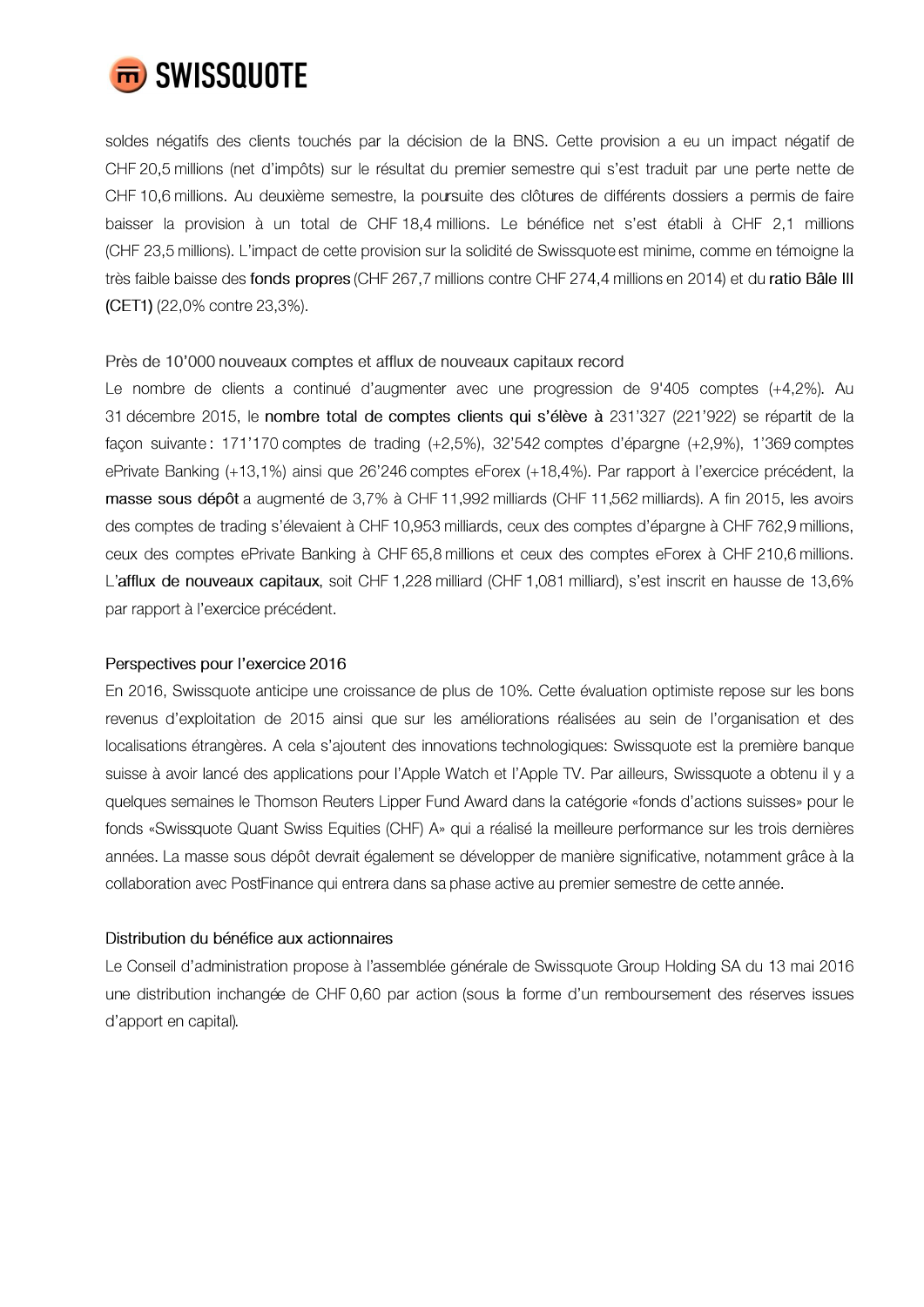

Le rapport financier complet de l'exercice 2015 est disponible à l'adresse suivante: http://www.swissquote.ch - LA SOCIETE / Information aux investisseurs / Rapports

### Swissquote – The Swiss Leader in Online Banking

En tant que fournisseur principal de services financiers en ligne, Swissquote propose des solutions et des outils d'analyse innovants adaptés aux différents besoins et attentes de ses clients. Sur sa plateforme conviviale, la société propose diverses possibilités de trading en ligne, des solutions d'e-Forex, d'ePrivate Banking, d'eHypothèques et des comptes d'épargne flexibles. En plus d'offrir à sa clientèle privée des services à des tarifs avantageux, Swissquote offre également des prestations spécifiques aux gestionnaires de fortune indépendants et à sa clientèle d'entreprises. Swissquote Bank SA possède une licence bancaire délivrée par son autorité de contrôle compétente, l'Autorité fédérale de surveillance des marchés financiers (FINMA), et est membre de l'Association suisse des banquiers. Sa société mère, Swissquote Group Holding SA, est cotée à la SIX Swiss Exchange (symbole: SQN).

## Pour plus d'informations

Marc Bürki, CEO Swissquote Group Holding SA / CEO Swissquote Bank SA Téléphone +41 22 999 98 50, mobile +41 79 413 41 45, marc.burki@swissquote.ch

Nadja Keller, Assistant to CEO / Media Relations Manager Téléphone +41 44 825 88 01, nadja.keller@swissquote.ch

## Agenda 2016

13.05.2016 Assemblée générale à Zurich 29.07.2016 Résultats du premier semestre 2016 (présentation à la SIX Swiss Exchange)